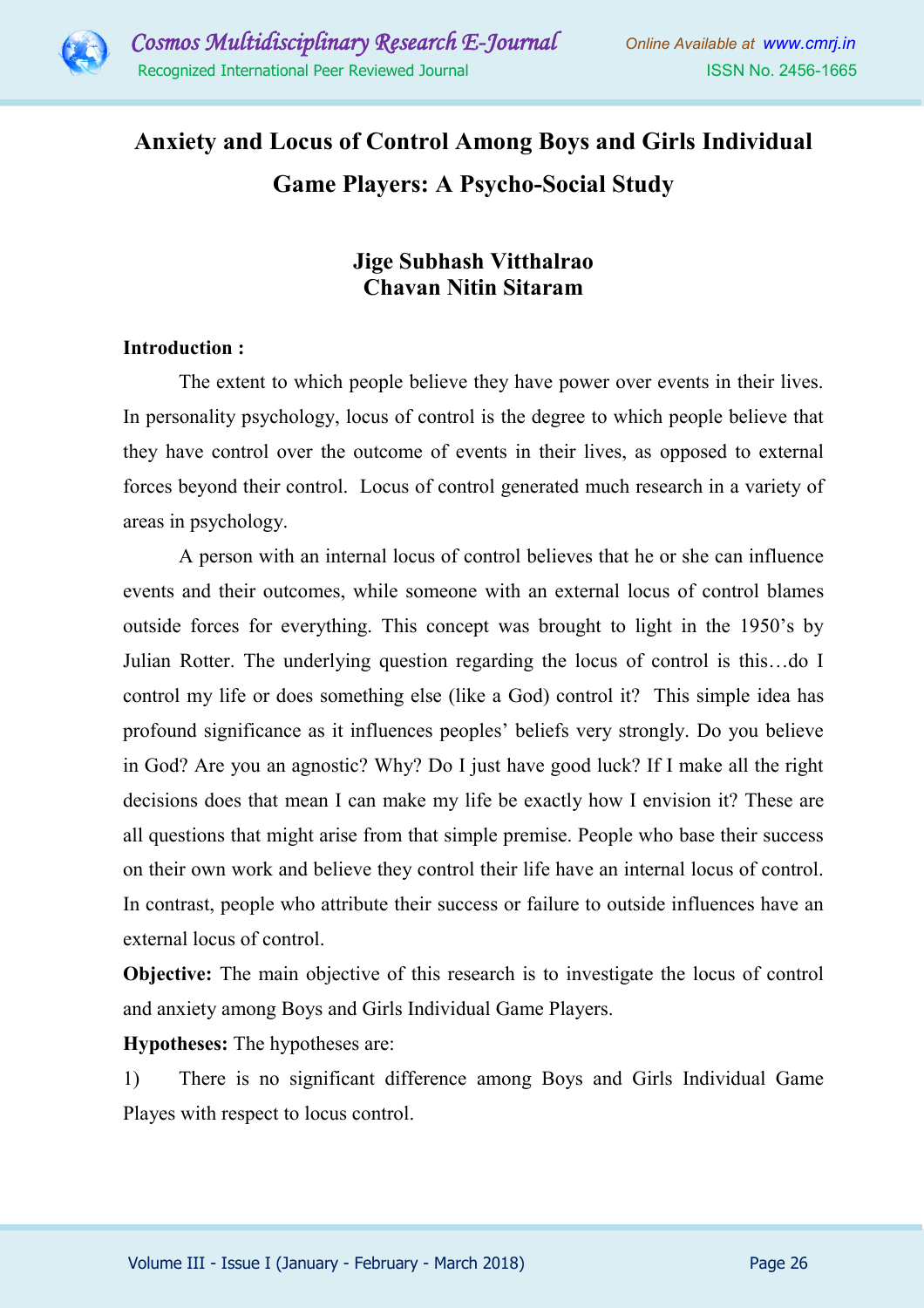

2) There is no significant difference among Boys and Girls Individual Game Players with respect to anxiety.

# **Research Methods:**

#### **Sample:**

For the present study, total 80 Sample were selected from Aurangabad city of various individual game players (Table Tennis, Badminton and chess). The age range of subjects was 18-25 years. Purposive non-probability sampling technique was used for sample selection of the game players.

# **Variables:**

Independent variable-

1) Gender a) Boys b) Girls

Dependent Variable

1) Locus of Control 2) Anxiety

Tools: Sports Anxiety Test (SAT) and Rotter's Locus of Control Scale has been as a tool for this study.

# **Results and Analysis:**

The results based on tools selected for study is shown in following table.

| <b>Dimension</b>           | Boys $(N=40)$ |           | Girls $(N=40)$ |           | $\mathbf{t}$ | Df | P      |
|----------------------------|---------------|-----------|----------------|-----------|--------------|----|--------|
|                            | Mean          | <b>SD</b> | Mean           | <b>SD</b> |              |    |        |
| <b>Locus of</b><br>control | 14.40         | 4.77      | 17.65          | 3.10      | 7.30         | 78 | < 0.01 |
| Anxiety                    | 16.84         | 6.65      | 22.45          | 6.09      | 4.58         | 78 | < 01   |

Table 1: Mean, Std. Deviation, t test of samples

 Table 1 shows that, Mean of boys individual game players on dimension locus of control was 14.40 and mean of girls individual game players on dimension anxiety was 17.65, the difference between the two mean was highly significant t  $(78) = 7.30$ .